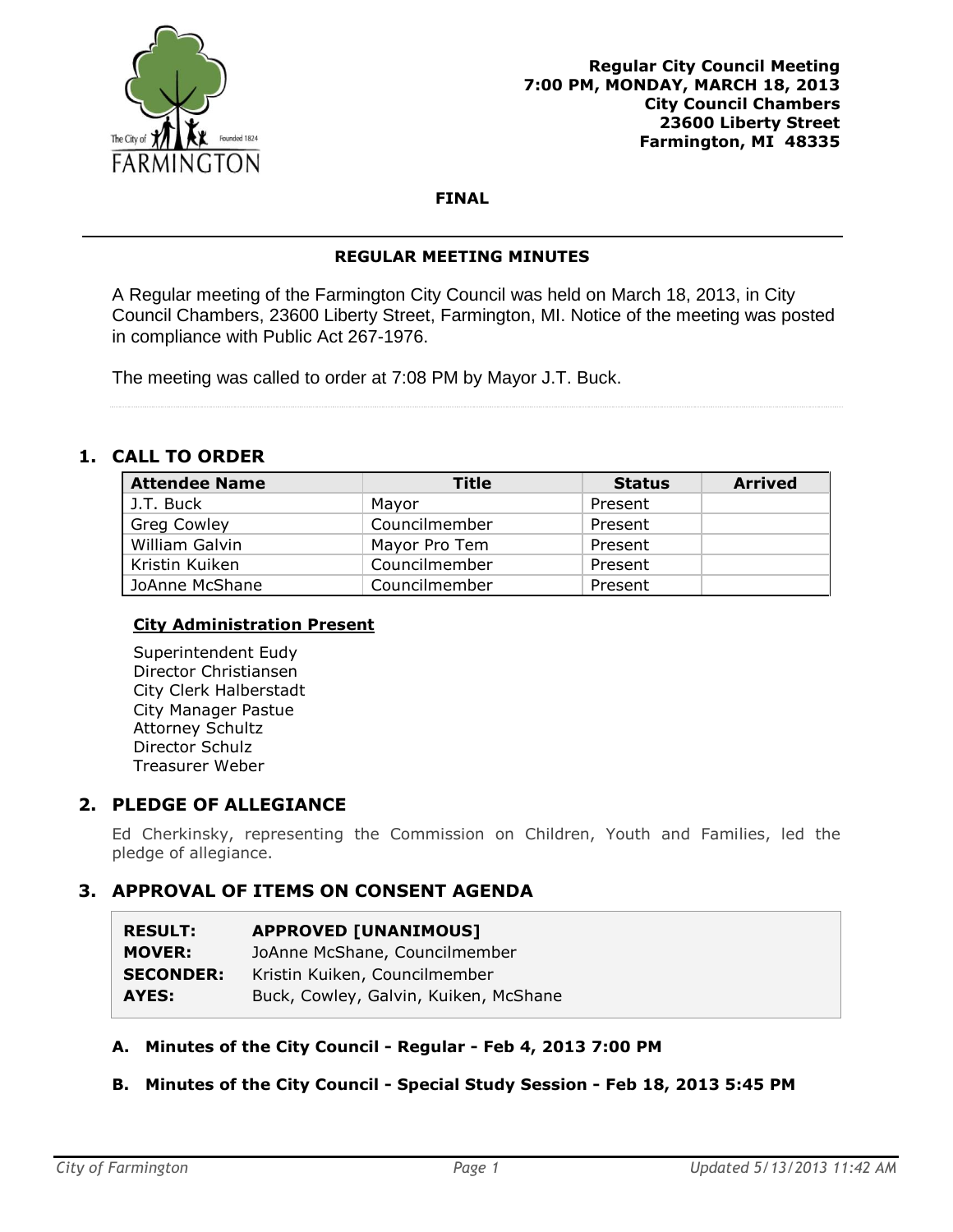- **C. Minutes of the City Council - Special - Feb 18, 2013 6:30 PM**
- **D. Minutes of the City Council - Special Study Session - Mar 4, 2013 7:00 PM**
- **E. Approve Farmington Monthly Payments Report January 2013**
- **F. Approve Farmington Public Safety Monthly Report, February 2013**
- **G. Approve Farmington Financial Report Quarter Ended December 31, 2012**
- **H. Approve Farmington Investment Report Quarter Ended December 31, 2012**
- **I. Approve 47Th District Court Financial Report Quarter December 31, 2012**
- **J. Special Event Request - American Cancer Society Relay for Life**
- **K. Consideration to Approve Road Race Request - August 17, 2013**
- **L. Special Event Request - Our Lady of Sorrows Annual Church Picnic**
- **M. Special Event Request - South Farmington Baseball Movie Night**

### **4. APPROVAL OF REGULAR AGENDA**

**Move to approve the regular agenda as amended; moving Public Comment to item No. 5 and adding Department Head Comment as item No. 9.**

| <b>RESULT:</b>   | <b>APPROVED AS AMENDED [UNANIMOUS]</b> |
|------------------|----------------------------------------|
| <b>MOVER:</b>    | Greg Cowley, Councilmember             |
| <b>SECONDER:</b> | Kristin Kuiken, Councilmember          |
| AYES:            | Buck, Cowley, Galvin, Kuiken, McShane  |

## **5. PUBLIC COMMENT**

No public comment was heard.

## **6. PRESENTATION/PUBLIC HEARINGS**

### **A. Farmington Area Commission on Aging/Project Living Susan Lightner**

Susan Lightner, representing the Farmington Area Commission on Aging, spoke about Project Healthy Living scheduled for March 22, 9am - 2pm, at the Costick Center.

#### **B. Consideration to Approve Resolution Accepting Bids and Issuance of 2013 Capital Improvement Bonds Laura Bassett - Miller, Canfield, Paddock and Stone**

Laura Bassett, representing Miller, Canfield, Paddock and Stone, was present to discuss the bid award for the 2013 Capital Improvement Bonds. She announced the bid by Robert W. Baird & Co. was determined to be the lowest true interest cost to the City.

Responding to a question from Buck, Pastue stated the interest rate for the 2011 Capital Improvement Bonds was over 4.00%.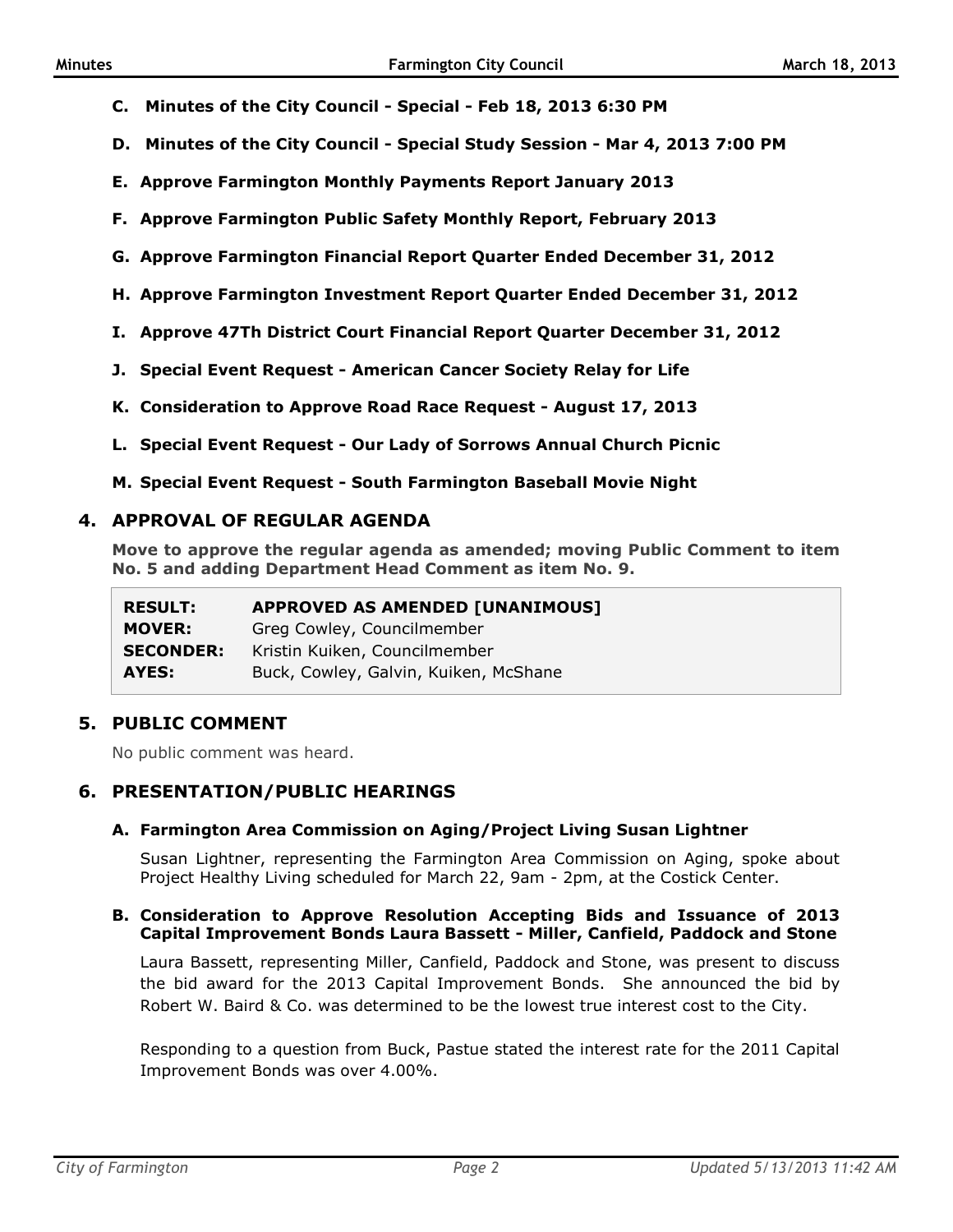Responding to a question from McShane, Ms. Bassett confirmed the City's AA bond rating made a difference in securing a lower rate.

At the request of Galvin, Pastue reviewed the projects that will be funded by the bonds. Galvin discussed "good debt" and what it will do for the downtown.

**Move to approve the Awarding Resolution for the 2013 Capital Improvement Bonds**. [SEE ATTACHED RESOLUTION NO. 03-13-009].

The votes were taken in the following order: Cowley, Galvin, Kuiken, McShane, Buck.

| <b>RESULT:</b>   | <b>APPROVED [UNANIMOUS]</b>           |
|------------------|---------------------------------------|
| <b>MOVER:</b>    | William Galvin, Mayor Pro Tem         |
| <b>SECONDER:</b> | Kristin Kuiken, Councilmember         |
| AYES:            | Buck, Cowley, Galvin, Kuiken, McShane |

#### **C. Consideration of Resolution to Support the Commission on Children, Youth and Families Providing Oversight and Administration to the Call to Action Coalition Programs Ed Cherkinsky**

Ed Cherkinsky, representing the Commission on Children, Youth and Families (CYF), was present to discuss the Commission's proposed oversight of the Call to Action Coalition. He discussed the common goals of both groups. He advised the Farmington School Board voted to support this change at their last meeting and he expected Farmington Hills City Council will do the same.

Buck stated there is no better home for the Call to Action Coalition than the CYF.

Kuiken asked about the opportunity for new volunteers to join the Coalition.

Cherkinsky responded they are encouraging new volunteers and directed anyone interested to the CYF website.

Responding to a question from McShane, Cherkinsky stated the CYF would not only continue the Call to Action annual breakfast, but would expand their activities.

McShane stated the Call to Action Coalition provides an important service to the community through their programs and activities and she would like to see them continue.

Mitch Seeley, representing the Call to Action Coalition, stated they will continue the Babes Program for third graders and the Middle School Mayday program. He noted they will be working with the Michigan School of Psychology to write grants in order to obtain funds for other projects.

**Motion to adopt a resolution supporting the Commission on Children, Youth and Families providing oversight to the Call to Action Coalition programs.** [SEE ATTACHED RESOLUTION NO. 03-13-010].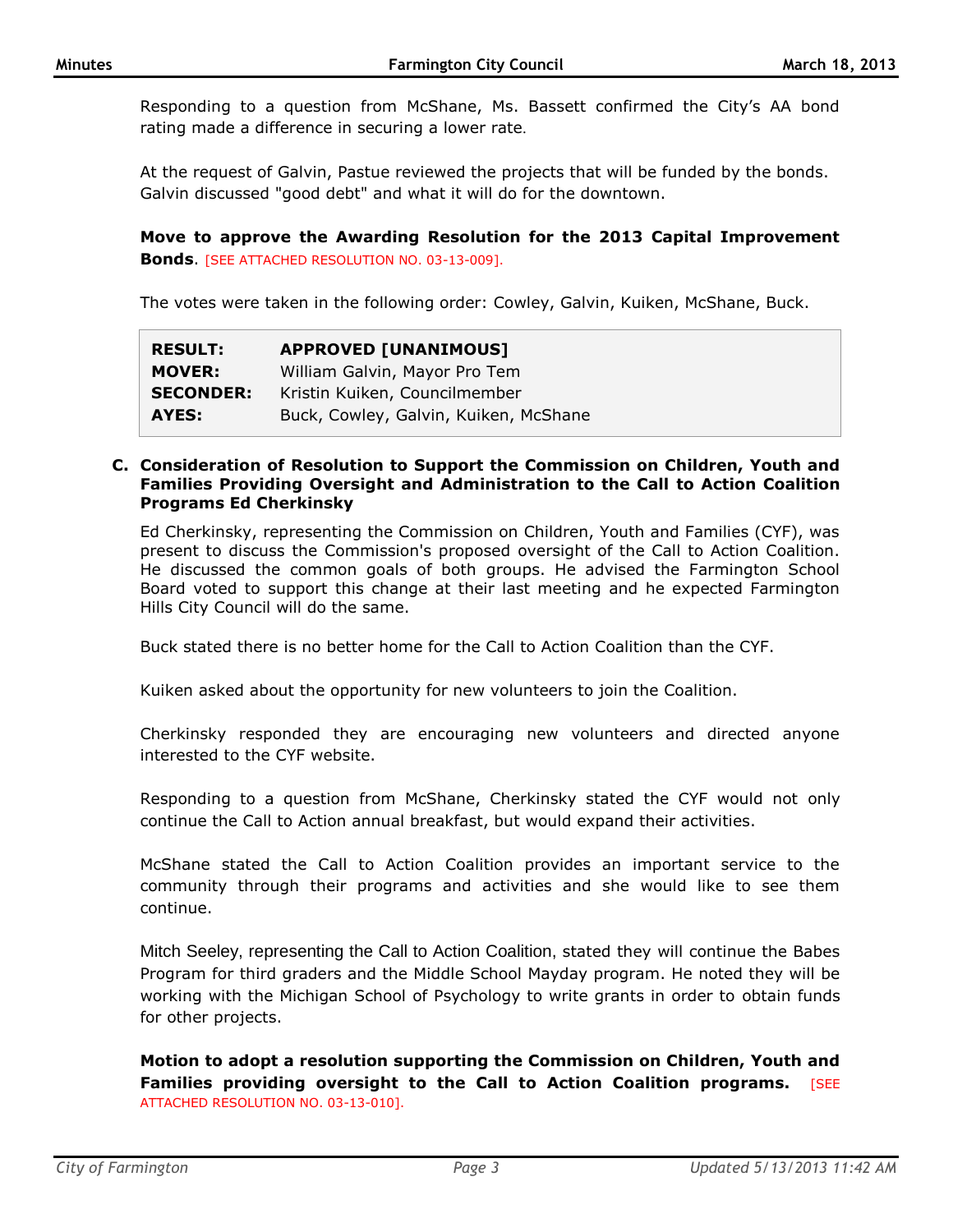The votes were taken in the following order: Galvin, Kuiken, McShane, Buck, Cowley.

| <b>RESULT:</b>   | <b>ADOPTED [UNANIMOUS]</b>            |
|------------------|---------------------------------------|
| <b>MOVER:</b>    | Kristin Kuiken, Councilmember         |
| <b>SECONDER:</b> | JoAnne McShane, Councilmember         |
| AYES:            | Buck, Cowley, Galvin, Kuiken, McShane |

### **D. Recognition of Donald Munter/Historical Commission**

City Council recognized Donald Munter's 32 years of service on the Historical Commission.

Mayor Buck thanked Mr. Munter for his commitment to the city.

McShane recognized Mr. Munter's dedication to the commission, and the positive attitude and candor with which he conducted himself.

### **E. Proclamation - Christiane Lenz**

Council presented a proclamation to Christiane Lenz in recognition of her 10+ years of service to the Warner Mansion.

Jean Schornick, Mansion volunteer, spoke about Ms. Lenz's many contributions to the Mansion.

Ms. Lenz thanked Council for their recognition and expressed how much she enjoyed working with the volunteers at the Mansion.

## **7. UNFINISHED BUSINESS**

There was no unfinished business.

## **8. NEW BUSINESS**

### **A. Consideration to Conditionally Accept Bids for Grove Street and Warner/Thomas Construction Project and Award Contract to Warren Construction**

Pastue discussed bids received on the Grove Street and Warner/Thomas Construction Projects noting they came in over budget. He spoke about a review of the bids at the last Council meeting and Council's authorization to negotiate costs and re-engineer elements of the project to make it fit within available resources. He stated based on a quality based review, Orchard Hiltz and McCliment recommended the City award the construction contract to Warren Construction. He advised Warren Construction was able to reduce their original bid amount based on a reduction in the scope of the work and re-engineering.

Cowley congratulated Vince and his staff for reducing the original bid amount for the project by \$200K.

Responding to a question from Kuiken, Pastue stated Warren Construction was chosen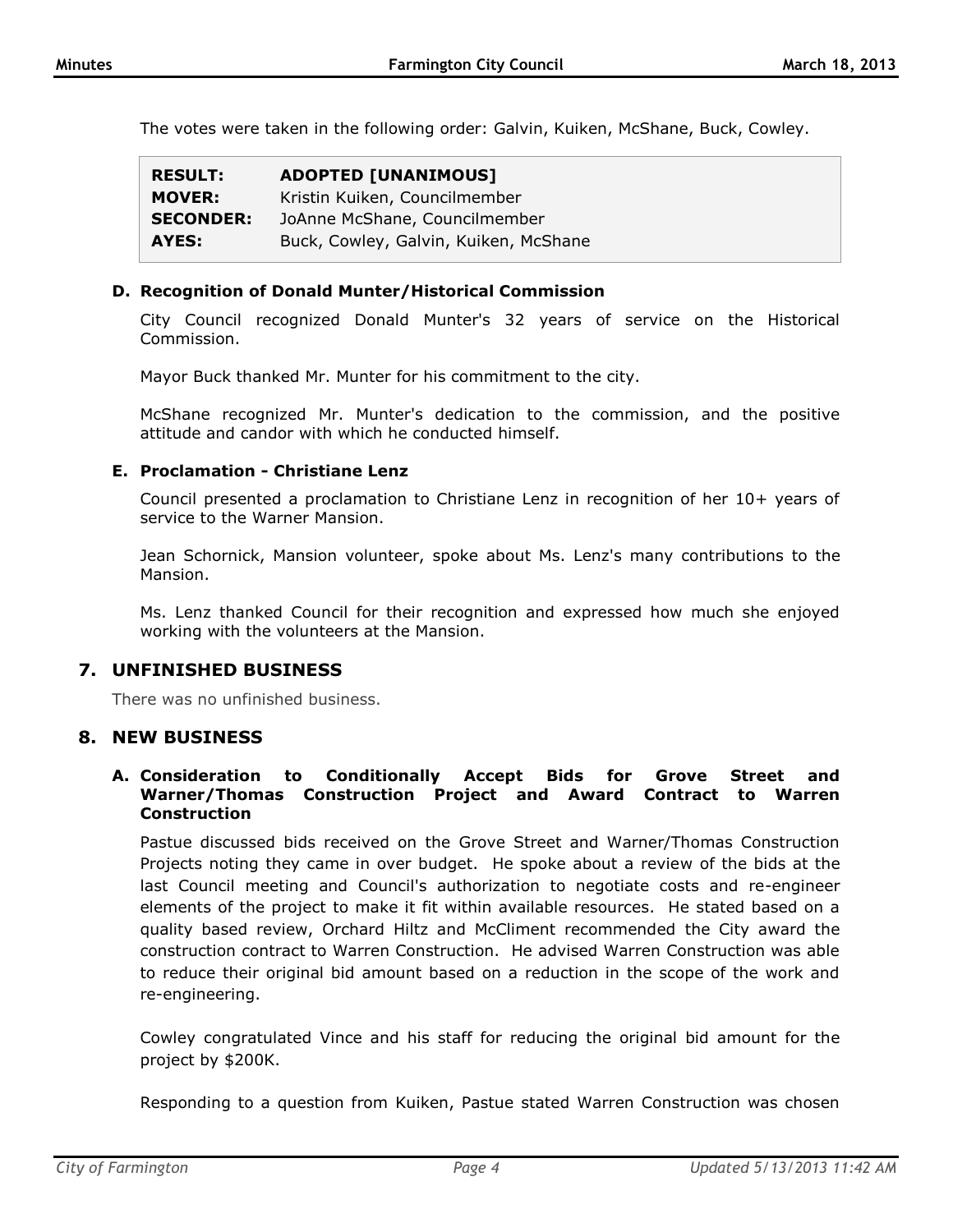based on a quality based review, their experience with downtown streetscapes, and the quality of their subcontractors, as well as their competitive bid.

Responding to a question from McShane, Pastue advised the reduction in the cost of the project was a combination of re-engineering and a minimal reduction in its scope. He pointed out the changes have no real impact on the project.

Galvin asked about the start dates of the project and disruption of traffic.

Superintendent Eudy responded the biggest factor in starting the project is weather. The goal is to complete the Grove Street Project by the start of Founders Festival.

Pastue thought the project would start in another 2-3 weeks. He stated the City should consider some type of groundbreaking ceremony.

Galvin recommended educating the public on construction timing, detours, etc.

DDA Director Knowles spoke about meeting with businesses that will be affected by construction to discuss how their needs will be met in terms of signage, parking, etc.

Buck emphasized that businesses will remain open throughout the construction period and will be accessible. He encouraged the public not to be deterred by the construction.

**Move to conditionally accept bids for the Grove Street and Warner/Thomas Construction Project and award contract to Warren Construction in the amount of \$1,988,168.20 based on a Qualifications Based Selection Process and with the negotiated reduction in the scope of work and re-engineering of elements of the project as agreed to by the bidder, and authorize the City Manager and City Clerk to sign the construction contract conditioned upon and only to become effective to the extent of (1) signature by all parties of the agreements approved by the City Council relating to the Grove Street Project on February 4, 2013, including the Agreement for Conveyance of Land relating to the acquisition of property owned by the Groves LLC needed for public right-ofway, and by the Farmington Downtown Development Authority on February 18, 2013; and (2) the City closing on and securing title to the property described in the Agreement for Conveyance of Land as approved by the City Council. The City Manager and City Clerk shall not sign the contract with Warren Construction until the City has closed on and secured title to property described in the Agreement for Conveyance of Land needed for public right-of-way.**

The votes were taken in the following order: Kuiken, McShane, Buck, Cowley, Galvin.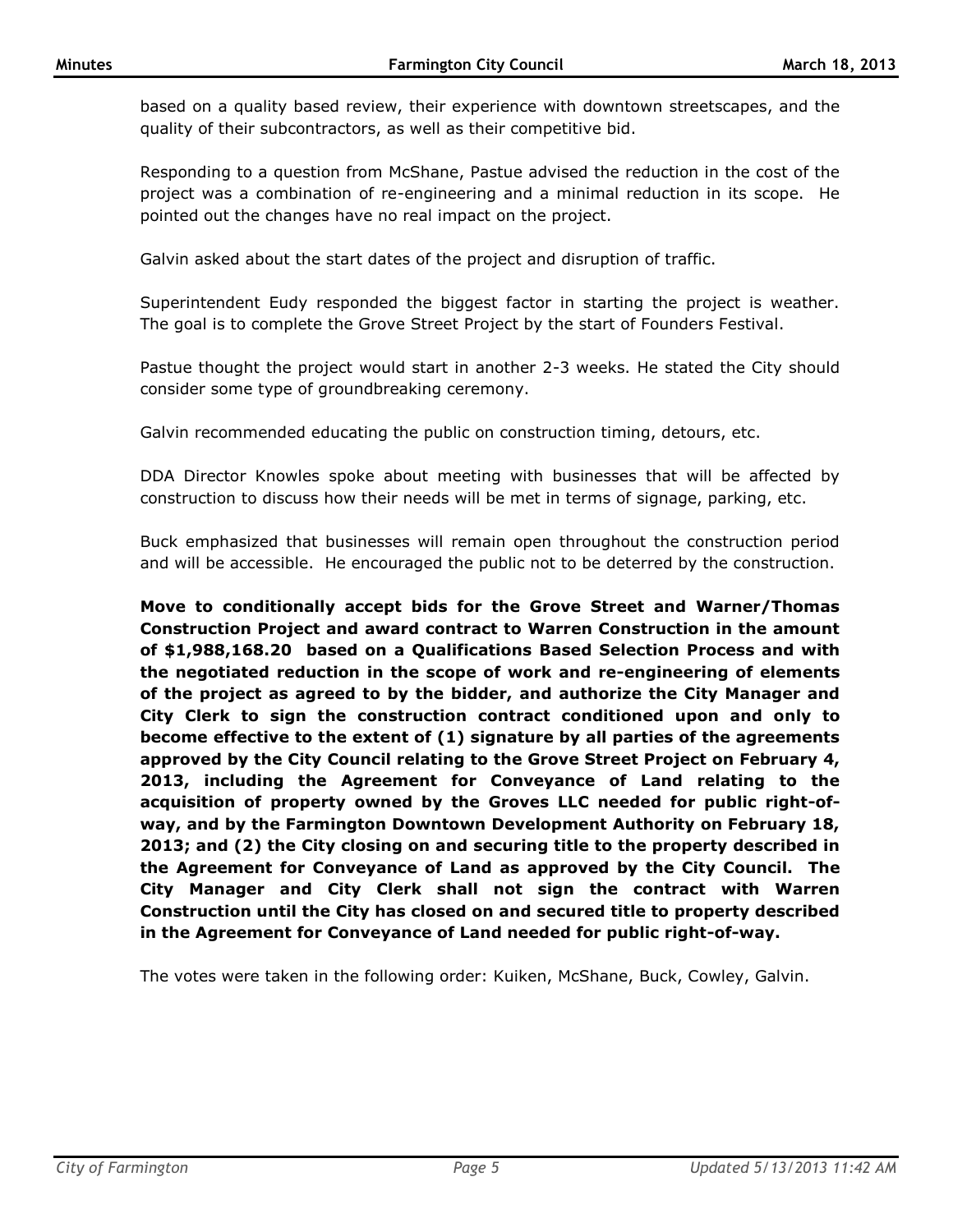| <b>RESULT:</b>   | <b>APPROVED [UNANIMOUS]</b>           |
|------------------|---------------------------------------|
| <b>MOVER:</b>    | JoAnne McShane, Councilmember         |
| <b>SECONDER:</b> | Kristin Kuiken, Councilmember         |
| AYES:            | Buck, Cowley, Galvin, Kuiken, McShane |

**B. Consideration to Adopt Resolution to Allocate Remaining Proceeds from the 2011 Capital Improvements Bond Issue to the Grove Street and Warner/Oakland Water Main Replacement Project**

Responding to a question from Kuiken, Pastue stated the 2011 Capital Improvement Bonds could not be paid off early.

**Move to adopt a resolution authorizing allocation of remaining proceeds from the 2011 Capital Improvements Bond Issue to cover capital expenditures associated with the water main replacement along Grove Street and Warner/Oakland.** [SEE ATTACHED RESOLUTION 03-13-011].

The votes were taken in the following order: McShane, Buck, Cowley, Galvin, Kuiken.

| <b>RESULT:</b>   | <b>ADOPTED [UNANIMOUS]</b>            |
|------------------|---------------------------------------|
| <b>MOVER:</b>    | Greg Cowley, Councilmember            |
| <b>SECONDER:</b> | Kristin Kuiken, Councilmember         |
| AYES:            | Buck, Cowley, Galvin, Kuiken, McShane |

### **C. Consideration to Approve Lot Split - 33200 Grand River Avenue, Former Dimitri's Restaurant**

Pastue advised the City received an application from the Downtown Development Authority to split the former Dimitri's Restaurant property. The DDA intends to split the property into two parcels in order to lease the existing building to Los Tres Amigos restaurant.

Responding to a question from Cowley, Pastue advised work would be done to enclose the dumpster.

Kuiken asked how many additional parking spaces would result from the lot split. Pastue responded approximately 30 spaces.

Galvin inquired about signage for the new municipal parking lot.

Pastue responded there has been limited discussion regarding signage for the lot. He stated there should be a sign at the corner of Grand River and Warner informing the public of additional municipal parking.

Galvin pointed out other municipal parking lots do not have consistent signage.

Pastue recognized that the city needs a consistent wayfinding plan.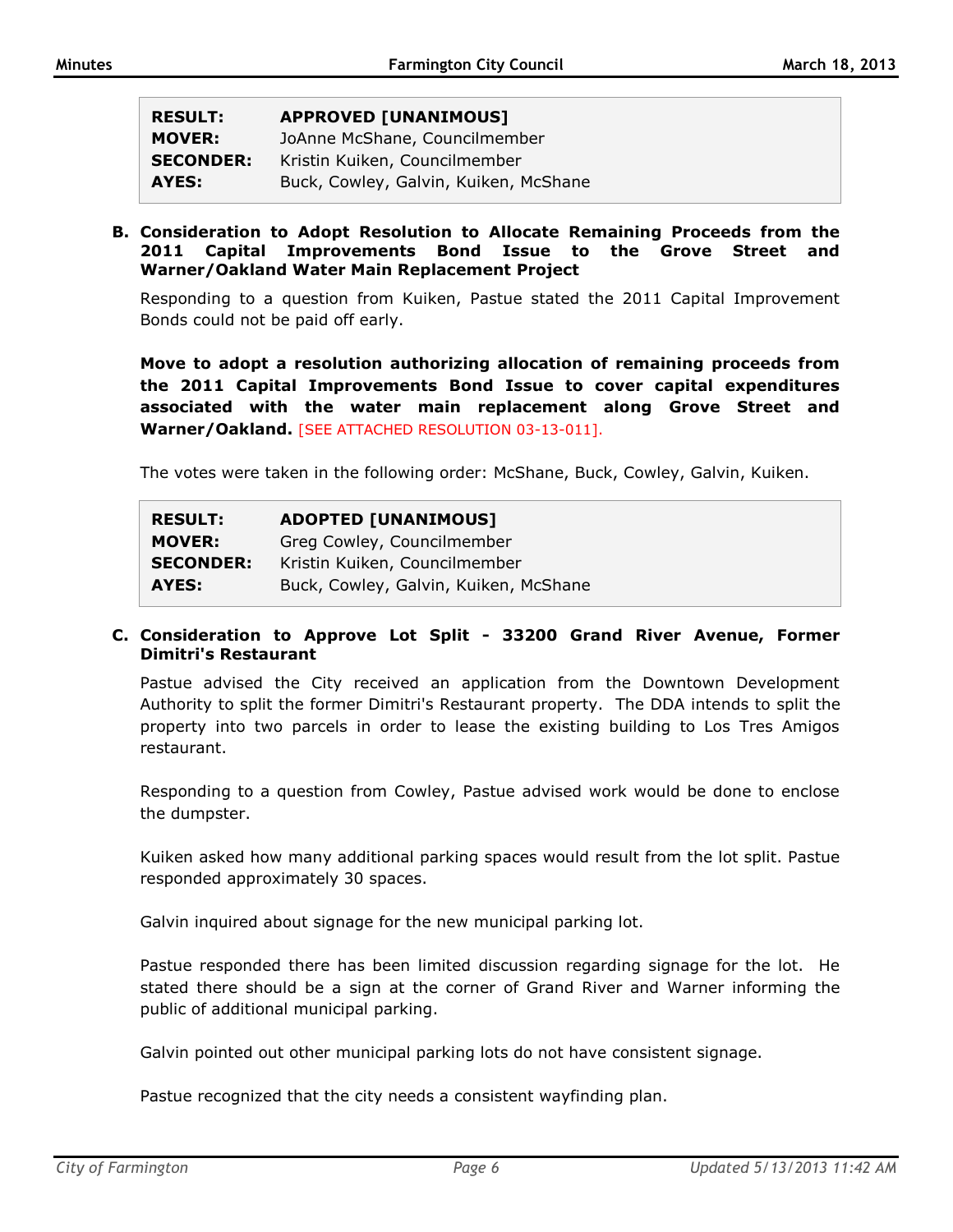**Move to approve lot split request involving parcel located at 33200 Grand River Avenue as presented**. [SEE ATTACHED LOT SPLIT SKETCH AND DESCRIPTION].

The votes were taken in the following order: Buck, Cowley, Galvin, Kuiken, McShane.

| <b>RESULT:</b>   | <b>APPROVED [UNANIMOUS]</b>           |
|------------------|---------------------------------------|
| <b>MOVER:</b>    | Kristin Kuiken, Councilmember         |
| <b>SECONDER:</b> | JoAnne McShane, Councilmember         |
| AYES:            | Buck, Cowley, Galvin, Kuiken, McShane |

### **D. Consideration to Authorize the Purchase of Two Patrol Vehicles**

Responding to a question from McShane, Pastue confirmed the quotes for the patrol cars came through the state bidding process.

Discussion followed regarding the benefits of an SUV versus a sedan patrol car.

Schultz confirmed patrol cars are replaced every 2 years.

## **Move to approve the purchase of two police patrol vehicles from Gorno Ford Woodhaven, MI, in the amount of \$51,130.**

The votes were taken in the following order: Cowley, Galvin, Kuiken, McShane, Buck.

| <b>RESULT:</b>   | <b>APPROVED [UNANIMOUS]</b>           |
|------------------|---------------------------------------|
| <b>MOVER:</b>    | JoAnne McShane, Councilmember         |
| <b>SECONDER:</b> | William Galvin, Mayor Pro Tem         |
| AYES:            | Buck, Cowley, Galvin, Kuiken, McShane |

#### **E. Consideration to Adopt Resolution for Continued Membership with the Alliance for Alliance for Rouge Communities (ARC) and Adoption of Amended Bylaws**

Pastue advised the Alliance for Rouge Communities resolution affirms the City Council's continued membership, appoints the City Manager as the ARC delegate and Public Works Superintendent as the alternate, and approves the amended bylaws.

**Move to adopt a resolution for the City of Farmington's continued membership with the Alliance for Rouge Communities and adoption of amended bylaws.** [SEE ATTACHED RESOLUTION NO. 03-13-012].

| <b>RESULT:</b>   | <b>ADOPTED [UNANIMOUS]</b>            |
|------------------|---------------------------------------|
| <b>MOVER:</b>    | William Galvin, Mayor Pro Tem         |
| <b>SECONDER:</b> | Kristin Kuiken, Councilmember         |
| AYES:            | Buck, Cowley, Galvin, Kuiken, McShane |

**F. Consideration to Authorize City Manager and City Treasurer to Solicit Proposals to Finance Purchase of Digital Projection Equipment for the Civic Theater**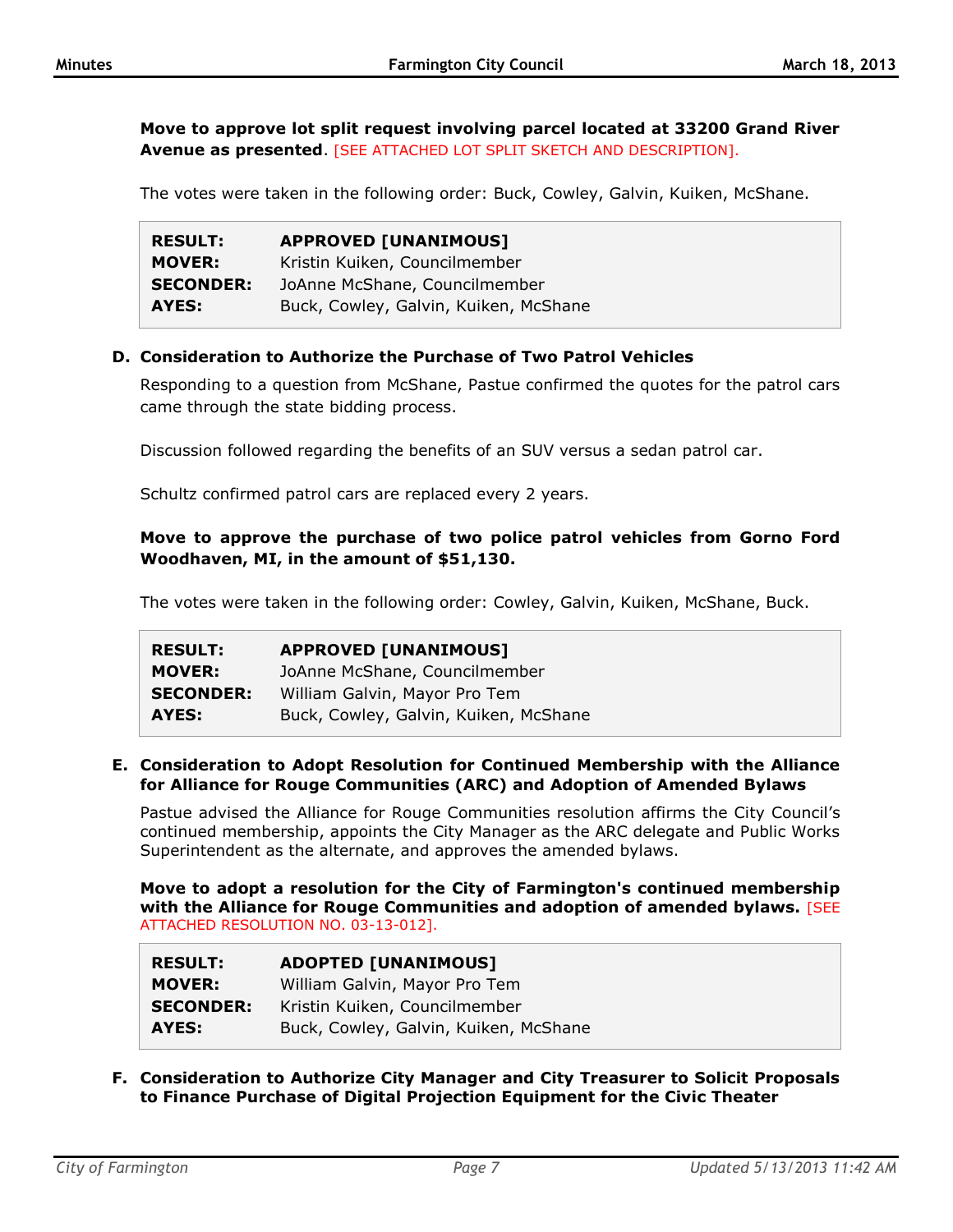Pastue discussed the proposed purchase of digital projection equipment for the Civic Theater.

Discussion followed regarding the process for purchasing the equipment and further defining the actual cost.

Responding to a question from McShane, Pastue stated the installation of the equipment will be the responsibility of the vendor from which the equipment is purchased. He stated the vendor would be local so any issues that arose could be addressed promptly.

McShane advised City Council believes the proposed ticket price increase of .50 to cover the cost of the equipment is fair to families. She discussed the absolute need of purchasing the digital equipment.

Responding to a question from Kuiken, Pastue advised the video and audio quality will improve with the digital equipment.

Cowley expressed support for increasing the ticket price to \$5.00 which would result in a \$1.50 increase. He would like a public survey done to find out if residents would support such an increase if they knew it was going towards the purchase of new digital equipment. He expressed concern about moving the needle only incrementally and not solving the problem.

McShane noted a \$1.50 increase could make it very expensive for a family to see a movie at the Theater. Ticket prices can always be increased in the future if it becomes necessary.

Buck noted that the purchase of digital equipment for two theaters at a cost between \$150k - \$180K is a big project. He stated it is important for the Civic to catch up to the technology of other theaters. He noted the cost will be paid out of operations and not the city budget. He also leaned toward a higher increase in the ticket price, but is satisfied with the small increase recognizing that future increases can be made as needed.

**Move to authorize the City Manager and City Treasurer to solicit proposals to finance the purchase of digital projection equipment for the Civic Theater.**

| <b>RESULT:</b>   | <b>APPROVED [UNANIMOUS]</b>           |
|------------------|---------------------------------------|
| <b>MOVER:</b>    | William Galvin, Mayor Pro Tem         |
| <b>SECONDER:</b> | Kristin Kuiken, Councilmember         |
| AYES:            | Buck, Cowley, Galvin, Kuiken, McShane |

### **G. Consideration to Approve Contract with the Michigan Department of Transportation for Improvements to Sewer Transmission Main Along M-102**

Pastue discussed the proposed contract with the Michigan Department of Transportation for improvement to the sewer transmission main along M-102.

**Move to approve a contract with the Michigan Department of Transportation for improvements to the sewer transmission main along M-102.** [SEE ATTACHED CONTRACT].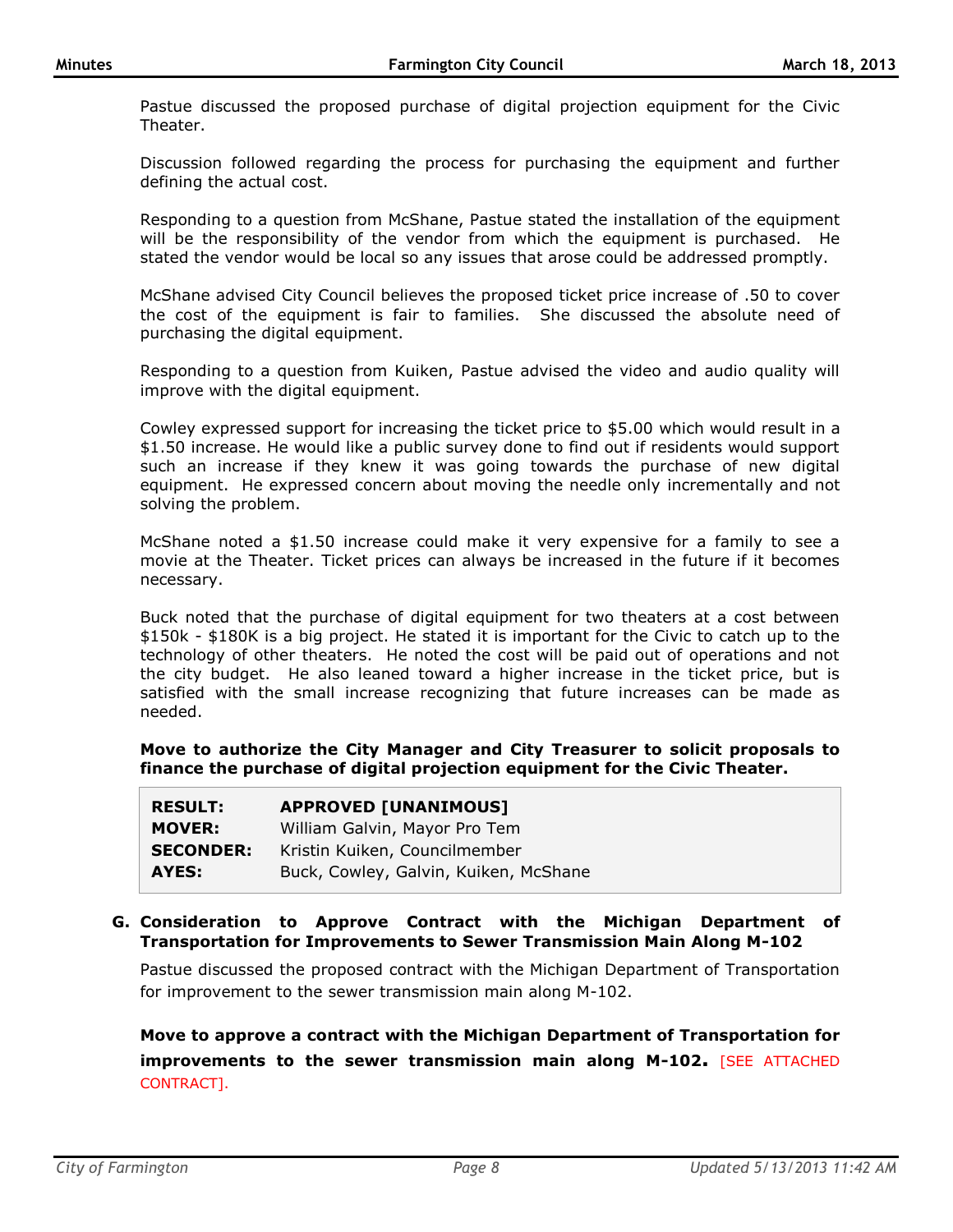The votes were taken in the following order: Galvin, Kuiken, McShane, Buck, Cowley.

| <b>RESULT:</b>   | <b>APPROVED [UNANIMOUS]</b>           |
|------------------|---------------------------------------|
| <b>MOVER:</b>    | JoAnne McShane, Councilmember         |
| <b>SECONDER:</b> | Kristin Kuiken, Councilmember         |
| AYES:            | Buck, Cowley, Galvin, Kuiken, McShane |

#### **H. Consideration to Amend City Pay Plan Involving Assistant Public Works Superintendent & Building Official**

Pastue discussed an amendment to the City Pay Plan in order to re-establish the pay grades for the Assistant Public Works Superintendent and Building Inspector/Official.

**Move to amend City pay plan by establishing the Assistant Public Works Superintendent at Pay Grade 8 and the Building Inspector/BuildingOfficial at Pay Grade 8.**

| <b>RESULT:</b>   | <b>APPROVED [UNANIMOUS]</b>           |
|------------------|---------------------------------------|
| <b>MOVER:</b>    | Kristin Kuiken, Councilmember         |
| <b>SECONDER:</b> | William Galvin, Mayor Pro Tem         |
| AYES:            | Buck, Cowley, Galvin, Kuiken, McShane |

The votes were taken in the following order: Kuiken, McShane, Buck, Cowley, Galvin.

#### **I. Recognition of John Anhut - 90Th Birthday**

Pastue read a proclamation recognizing the 90th birthday of John Anhut.

**Motion to proclaim the Farmington City Council's sincere appreciation to John W. Anhut for his decades of service to the Farmington/Farmington Hills community.**

| <b>RESULT:</b>   | <b>APPROVED [UNANIMOUS]</b>           |
|------------------|---------------------------------------|
| <b>MOVER:</b>    | JoAnne McShane, Councilmember         |
| <b>SECONDER:</b> | Kristin Kuiken, Councilmember         |
| AYES:            | Buck, Cowley, Galvin, Kuiken, McShane |

### **J. Board and Committee Appointments**

**Motion to appoint Kevin Christiansen to the Brownfield Redevelopment Authority for a 3-year term ending February 28, 2016.**

| <b>RESULT:</b>   | <b>APPROVED [UNANIMOUS]</b>           |
|------------------|---------------------------------------|
| <b>MOVER:</b>    | Kristin Kuiken, Councilmember         |
| <b>SECONDER:</b> | JoAnne McShane, Councilmember         |
| AYES:            | Buck, Cowley, Galvin, Kuiken, McShane |

**Motion to appoint Jennifer Stacey to the Historical Commission for a 3-year term ending March 31, 2016.**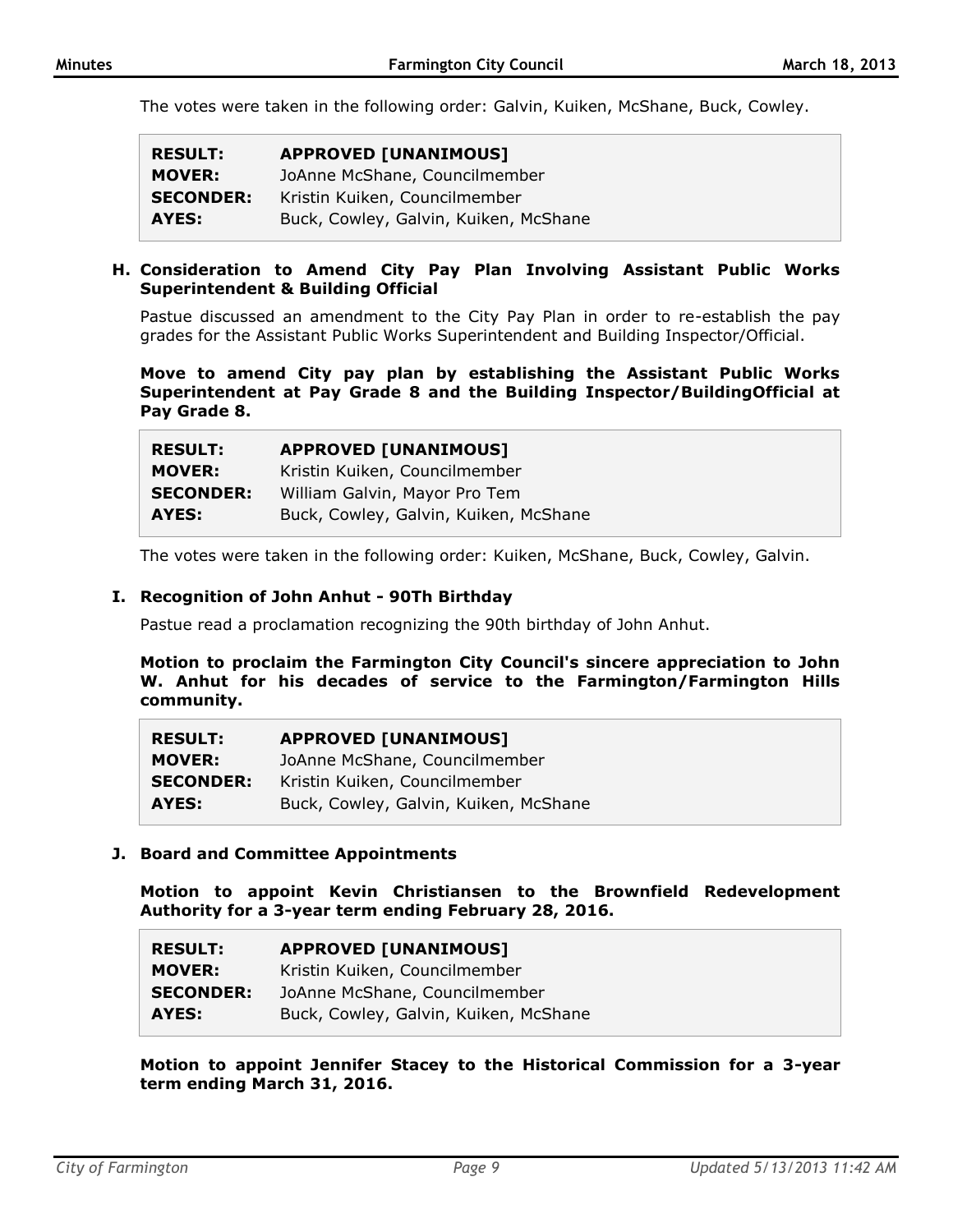| <b>RESULT:</b>   | <b>APPROVED [UNANIMOUS]</b>           |
|------------------|---------------------------------------|
| <b>MOVER:</b>    | JoAnne McShane, Councilmember         |
| <b>SECONDER:</b> | Kristin Kuiken, Councilmember         |
| AYES:            | Buck, Cowley, Galvin, Kuiken, McShane |

**Motion to appoint Janet McDonald to the Historical Commission for a 3-year term ending March 31, 2016.**

| <b>RESULT:</b>   | <b>APPROVED [UNANIMOUS]</b>           |
|------------------|---------------------------------------|
| <b>MOVER:</b>    | JoAnne McShane, Councilmember         |
| <b>SECONDER:</b> | William Galvin, Mayor Pro Tem         |
| AYES:            | Buck, Cowley, Galvin, Kuiken, McShane |

**Motion to appoint Sean Murphy to the Downtown Development Authority for a 4-year term ending February 28, 2017.**

| <b>RESULT:</b>   | <b>APPROVED [UNANIMOUS]</b>           |
|------------------|---------------------------------------|
| <b>MOVER:</b>    | JoAnne McShane, Councilmember         |
| <b>SECONDER:</b> | Greg Cowley, Councilmember            |
| AYES:            | Buck, Cowley, Galvin, Kuiken, McShane |

**Motion to re-appoint Valerie Greer to the Downtown Development Authority to fill an unexpired term ending February 28, 2015.**

| <b>RESULT:</b>   | <b>APPROVED [UNANIMOUS]</b>           |
|------------------|---------------------------------------|
| <b>MOVER:</b>    | Kristin Kuiken, Councilmember         |
| <b>SECONDER:</b> | William Galvin, Mayor Pro Tem         |
| AYES:            | Buck, Cowley, Galvin, Kuiken, McShane |

## **9. DEPARTMENT HEAD COMMENT**

Schulz thanked Council for their approval of the purchase of two patrol cars and continued support of the Department of Public Safety. He announced the department is now participating in "Operation Medicine Cabinet", a program where they will now accept any prescription medication.

Eudy spoke about continued training of staff on the water and sewer system. He stated his department is moving forward with the purchase of the generator previously approved by Council.

Christiansen advised the Planning Commission approved the site plans for Los Tres Amigos. He expects renovation work to begin on that property shortly. He stated the Planning Commission will be considering plans for Brightside Dental, formerly Dunleavy's. He noted a liquor license will become available as a result of this change.

Christiansen stated the Planning Commission believes the City should move forward with special land use for liquor license transfers. He advised the City has had several meetings regarding the courthouse property, however, there are no specifics at this time.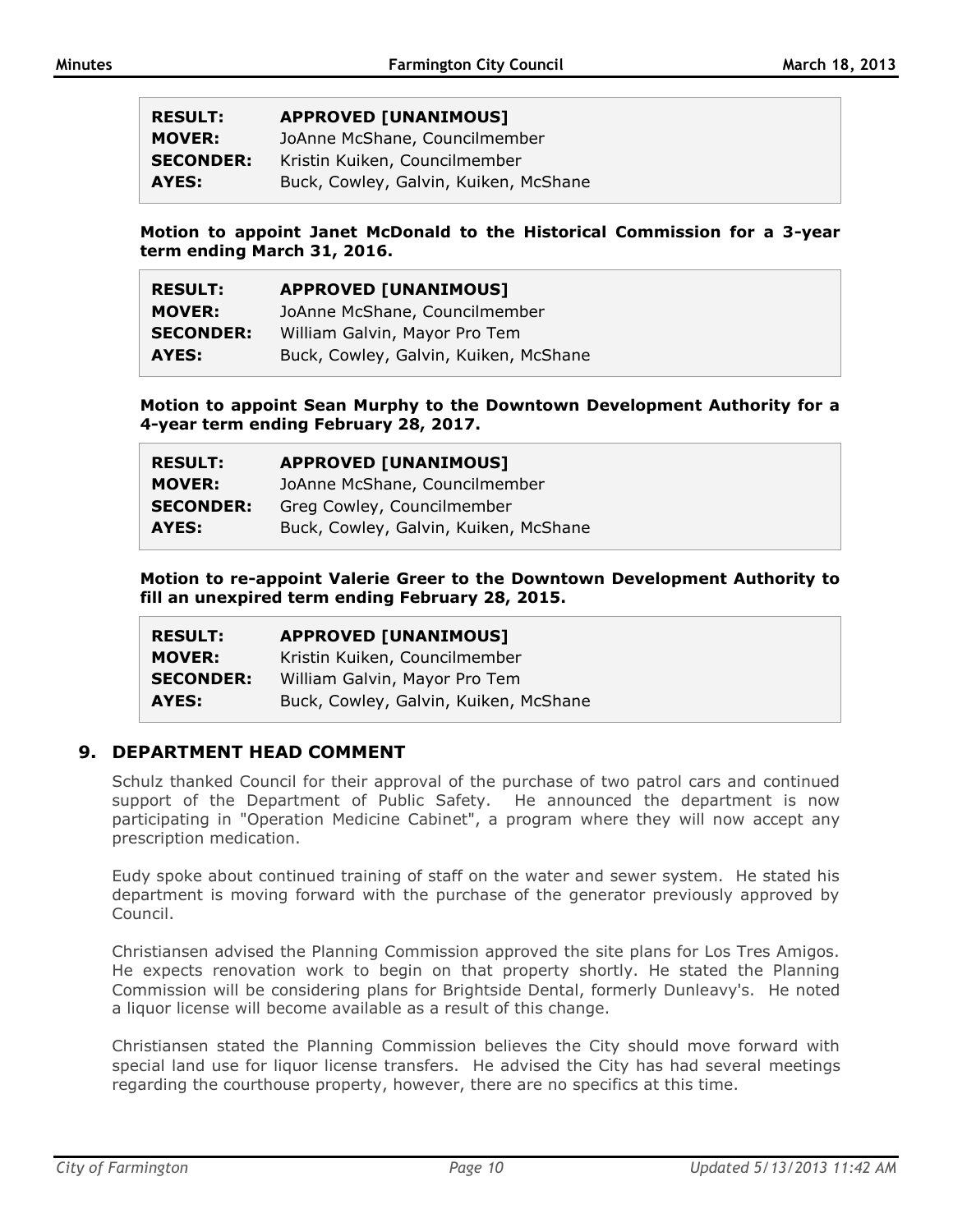Christiansen noted there has been considerable interest in the Drakeshire Plaza. He believes with the onset of warmer weather the project work should be wrapped up. He stated redevelopment discussions have taken place with the landlords of shopping centers outside of the downtown including the K-Mart Center.

Christiansen noted the current Master Plan will be 5 years old in 2013. He advised that if the Parks and Recreation Plan is updated it would be eligible for State funding and other resources as well. He stated they are currently working on a capital improvement plan as well as an economic and community development plan.

Christiansen advised the economic and community development plan will include a focus on parking with a review of the parking study that was previously done and consideration of a Parking Authority.

Christiansen discussed an upcoming visioning session scheduled for March 27th and publicizing of same.

Halberstadt announced the Warner Mansion would re-open on Sunday, April 7th.

Pastue announced the yard waste program would resume the first week in April.

# **10. COUNCIL COMMENT**

Kuiken spoke about the success of a recent Corridor Improvement Authority meeting and the impressive visual displays that were included.

Cowley noted the last visioning session was well attended, however, the average age was well over 55. He stated there needs to be an effort to recruit millenials to this process.

Cowley advised progress in downtown redevelopment will put increased stress on parking.

Cowley expressed alarm at the number of "calls" made to apartment complexes by Public Safety, as indicated in Director Schulz's monthly reports. He further expressed concern about where Public Safety dollars are being spent. He is unsure if he would support development of another apartment building in the City. He noted there was not one incident at his restaurant on St. Patrick's Day.

Galvin discussed the upcoming pothole season and expressed his concern regarding the condition of Grand River. He asked if there are any plans in the works to address this issue.

Pastue responded MDOT has no plans in the near future for Grand River. He stated there needs to be a dialogue about whether Grand River should be under State or local jurisdiction. He noted this should be discussed a part of the visioning process.

McShane commented a resident had recently expressed interest in purchasing city bonds. She asked where someone would go to buy a City of Farmington bond.

Pastue recommended securing city bonds through a financial advisor who could obtain them from Robert W. Baird Associates.

Buck encouraged young people of the community to attend the visioning sessions. He noted that relative to parking, the actions Council has taken recently will add over 50 spaces to downtown public parking. He stated this shows progress is being made on the public parking issue, however, he recognized there is more work to be done.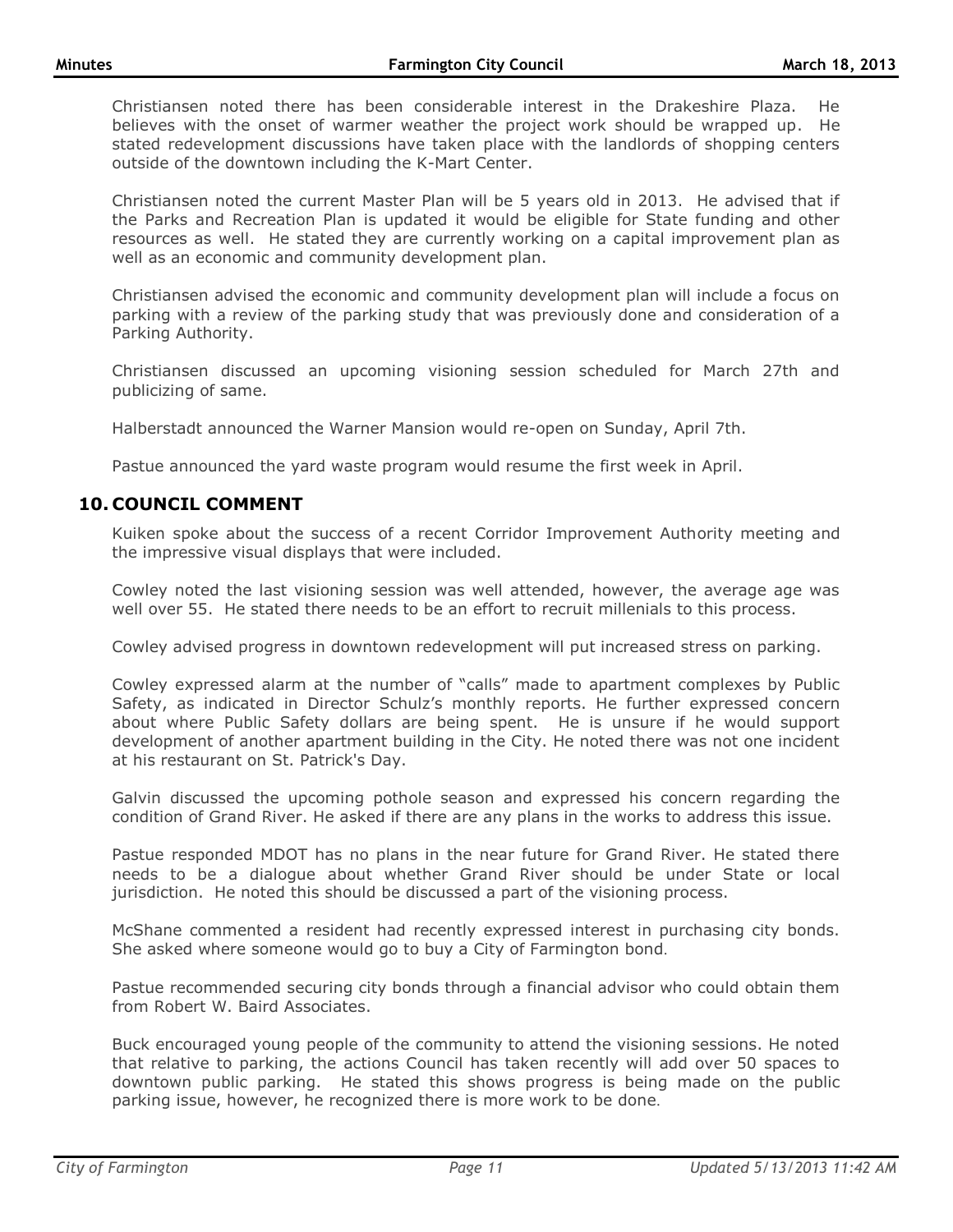Buck noted the city's AA bond rating, which is among the highest found in the state for cities, indicates sound financial practices. He stated the low bond interest rate received by the city shows it is meeting all of its obligations and is proactive in meeting long term obligations as well.

Galvin commented there are cities with a AAA bond rating, however, AA bond rating is the highest a small community can receive.

# **11. CLOSED SESSION - LAND ACQUISITION**

**Move to enter closed session to discuss land acquisition.**

| <b>RESULT:</b>   | <b>APPROVED [UNANIMOUS]</b>           |
|------------------|---------------------------------------|
| <b>MOVER:</b>    | William Galvin, Mayor Pro Tem         |
| <b>SECONDER:</b> | Kristin Kuiken, Councilmember         |
| AYES:            | Buck, Cowley, Galvin, Kuiken, McShane |

Council took a 5 minute break.

Council entered closed session at 9:08 p.m.

#### **Move to exit closed session.**

| <b>RESULT:</b>   | <b>APPROVED [UNANIMOUS]</b>           |
|------------------|---------------------------------------|
| <b>MOVER:</b>    | Greg Cowley, Councilmember            |
| <b>SECONDER:</b> | JoAnne McShane, Councilmember         |
| AYES:            | Buck, Cowley, Galvin, Kuiken, McShane |

Council exited closed session at 9:45 p.m.

Discussion followed regarding the importance of DDA Boardmembers attending the visioning sessions. Discussion continued regarding the commitment required to serve.

McShane spoke about a previous practice of tracking attendance of board and committee members.

Discussion followed regarding the parking needs of the downtown, including additional wayfinding signs and improved lighting.

## **12. ADJOURNMENT**

### **Motion to adjourn the meeting.**

| <b>RESULT:</b>   | <b>APPROVED [UNANIMOUS]</b>           |
|------------------|---------------------------------------|
| <b>MOVER:</b>    | JoAnne McShane, Councilmember         |
| <b>SECONDER:</b> | William Galvin, Mayor Pro Tem         |
| AYES:            | Buck, Cowley, Galvin, Kuiken, McShane |

The meeting adjourned at 10:05 p.m.